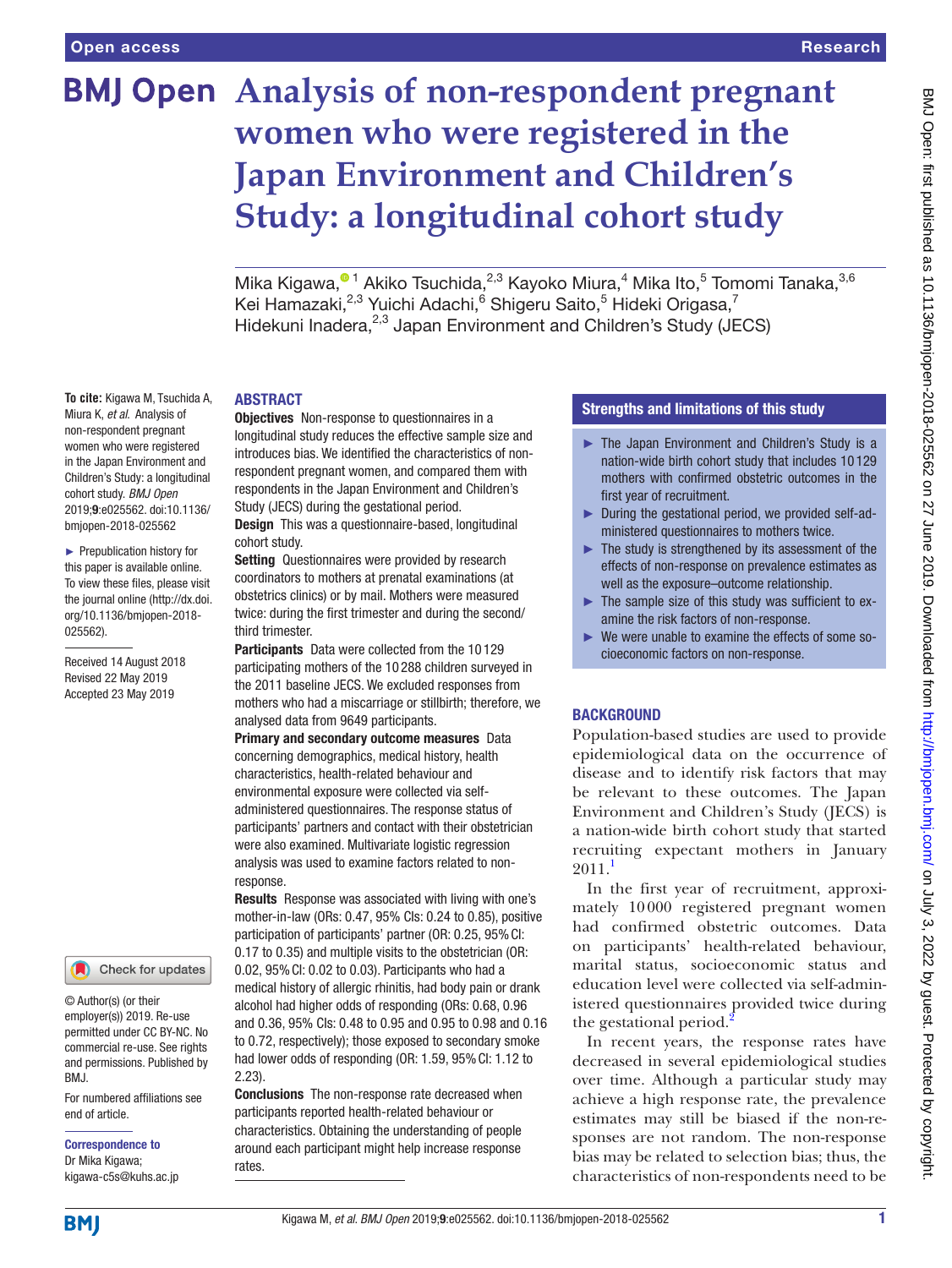confirmed.[3 4](#page-7-2) Systematic differences in the characteristics of respondents and non-respondents detract from the outcomes of interest. Therefore, the presence and extent of such bias should be investigated.<sup>[5](#page-7-3)</sup> In a cross-sectional health survey, Pietila and colleagues compared the backgrounds of responding and non-responding young men and found that their socioeconomic status and education level were related to their response status.<sup>[6](#page-7-4)</sup> Furthermore, the response status in the Atherosclerosis Risk in Communities Study differed according to sex and ethnicity.<sup>7</sup>

Long-term follow-up studies are hampered by a decrease in response rate due to the lapse of time between birth and follow-up. A systematic review of randomised controlled trials using postal questionnaires showed that the response rate was related to the length and/or design of questionnaire, use of personalised letters and follow-up contact, and matched the interests of participants and originating sources.<sup>8</sup> In longitudinal cohort studies, various factors have been shown to be related to response status, including age, sex, marital status, education, health status, health-related behaviour, lifestyle, ethnicity, study objectives, contact modes, number and order of contact modes and use of incentives. $9-12$ 

Some authors have suggested that non-response increases the proportion of infants with adverse outcomes in the remaining study population<sup>13</sup>; however, how these factors influence study outcomes is unclear. Therefore, we performed this study to describe the characteristics of non-responders. We studied pregnant women who were registered in a prospective, cohort study and who did not return the second questionnaire during the gestational period.

## **METHODS**

#### Design of the JECS

In the JECS, self-administered questionnaires were provided to mothers twice: during the first trimester (MT1) and during the second/third trimester (MT2). Questionnaires were provided by research coordinators at prenatal examinations (in the obstetrics clinic) or by mail and returned either by hand at subsequent prenatal visits (in the obstetrics clinic) or by mail. The partners of registered mothers were also asked to participate. We collected data from registered partners during the women's pregnancy through self-administered questionnaires returned by hand or by mail. Women's medical records were transcribed three times, by obstetricians, midwives/nurses or research coordinators at the obstetrics clinic: during the first trimester, during the second/ third trimester and after delivery.

#### Design of the non-responder study

In this study, we defined 'non-respondents' as JECS participants who did not return the questionnaire of second/ third trimesters. This study was based on a dataset (ie, jecs-ag-ai-20131008), which was released in October 2013. (The dataset supporting the conclusions of this article

will be available after the steering committee of the JECS permits its accessibility.) The participant flow is illustrated in [figure](#page-2-0) 1.

Using the MT1 questionnaire, demographic data (age, marital status and cohabiting family members), medical and obstetric history, health-related behaviour (smoker/ exposure to secondary smoke and alcohol consumption) and occupational data were collected. The SF-8 Health Survey questionnaire (Japanese version)<sup>14</sup> was used to assess participants' health-related quality of life (QOL). The K6 questionnaire (Japanese version) was used to assess participants' psychological distress.<sup>15</sup> Age was divided into four categories: <25 years, 25–29 years, 30–34 years and ≥35 years. We collected data of cohabiting family members via multiple-choice questionnaires.

The response data from participants' partners and a transcription sheet regarding health status data during the gestational period were linked with each participant.

## **Definitions**

Participants' obstetric visiting status was a binary variable and was defined as present for a participant when the transcription sheet was returned if they had reported 'multiple obstetric visits to collaborating hospitals during pregnancy'. Partners' participation status was defined as positive when partners returned the questionnaire.

We collected information on occupation and types of employment of participants with the MT1 questionnaire. We focused on the following settings: homemakers or unemployed, worked from home and employed. For allocation of these settings, we used the Japan Standard Occupational Classification and the classification of positions in employment by the Ministry of Internal Affairs and Communication.

Regarding exposure to secondary smoke before pregnancy, 'daily' was defined as when participants answered with 'exposed at least once a week'.

#### Patient and public involvement

JECS started recruiting expectant mothers in January 2011 with the aim of assessing environmental factors that affect children's health, with the goal of providing a foundation for policymaking to safeguard the environment for the next generation. JECS study aimed to recruit approximately 100000 pregnant women and their partners over 3 years, to collect biological samples, and to collect data on their children until they turned [1](#page-7-0)3 years old.<sup>1</sup>

Written informed consent for participation in JECS was obtained from individual mothers. In addition to the JECS main study, adjunct studies were conducted by the member of JECS group, or any combination of them. The adjunct studies may have included procedures that were not adopted by the main study, for example, collection and examination of placenta. This study was one of the adjunct studies of JECS, based on an existing dataset, and hence, patients were not directly involved in the sampling process.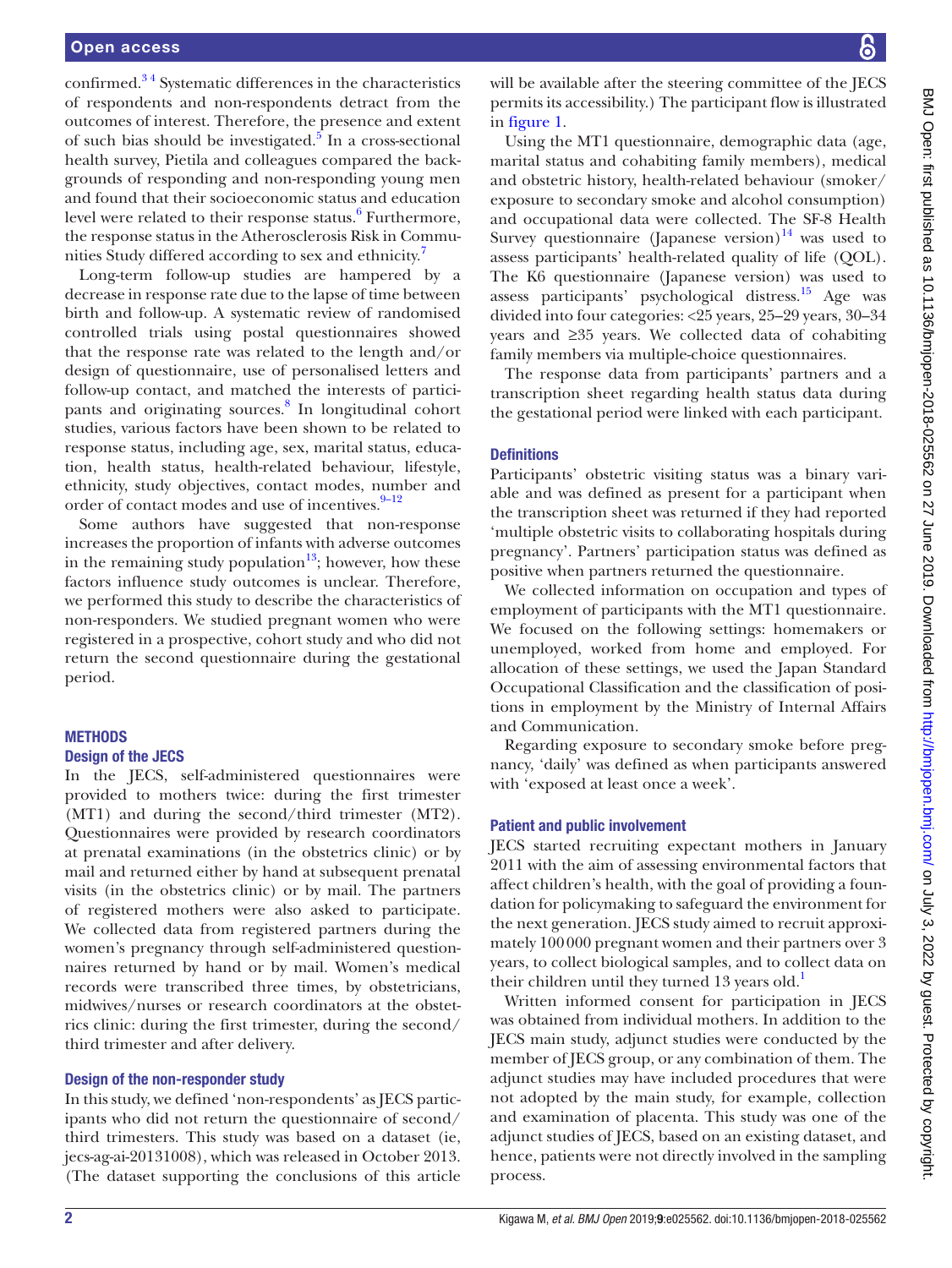



Figure 1 Participant (expecting mothers) flow.

#### Ethical considerations

The JECS protocol was reviewed and approved by the Ministry of the Environment's Institutional Review Board on Epidemiological Studies and by the Ethics Committees of all participating institutions. Written informed consent was obtained from all participating women and their partners.

#### Statistical analyses

The following variables were considered in the analyses for mothers: demographic data (age, marital status and cohabiting family members), medical and obstetric history, physical and mental health, health-related behaviours, occupation, environmental exposure, contact status with their obstetrician and partners' response status. Of these variables, a Student's t-test or Welch's t-test for independent groups was used for physical and mental health variables (SF-8, K6), or number of cohabiting family members (continuous variables), and a Pearson's  $\chi^2$  test or Fisher's exact test was used for other variables (categorical variables). The variables that had significant associations with non-response to the MT2 questionnaire in

<span id="page-2-0"></span>the bivariate logistic regression models were included in the multivariate models. Prevalence ORs and 95% CIs for non-response were estimated using multivariate logistic regression analyses. The contribution of a variable to the regression model was assessed using the likelihood ratio test.

A significance level of 0.05 (two-tailed) was used for all statistical tests. JMP Pro V.11 (SAS Institute, Cary, NC, USA) was used for all statistical analyses.

#### **RESULTS**

The overall response rate to the questionnaire in the second/third trimester was 97.7% (9432/9649). [Table](#page-3-0) 1 shows the participants' characteristics at the first trimester, their partners' participating status and visits to the obstetrician among responders and non-responders. The proportions of marital status, family members, medical history, exposure to secondary smoke and job status significantly differed between responders and non-responders. The responders were more likely to be married, living with in-laws, have a history of allergic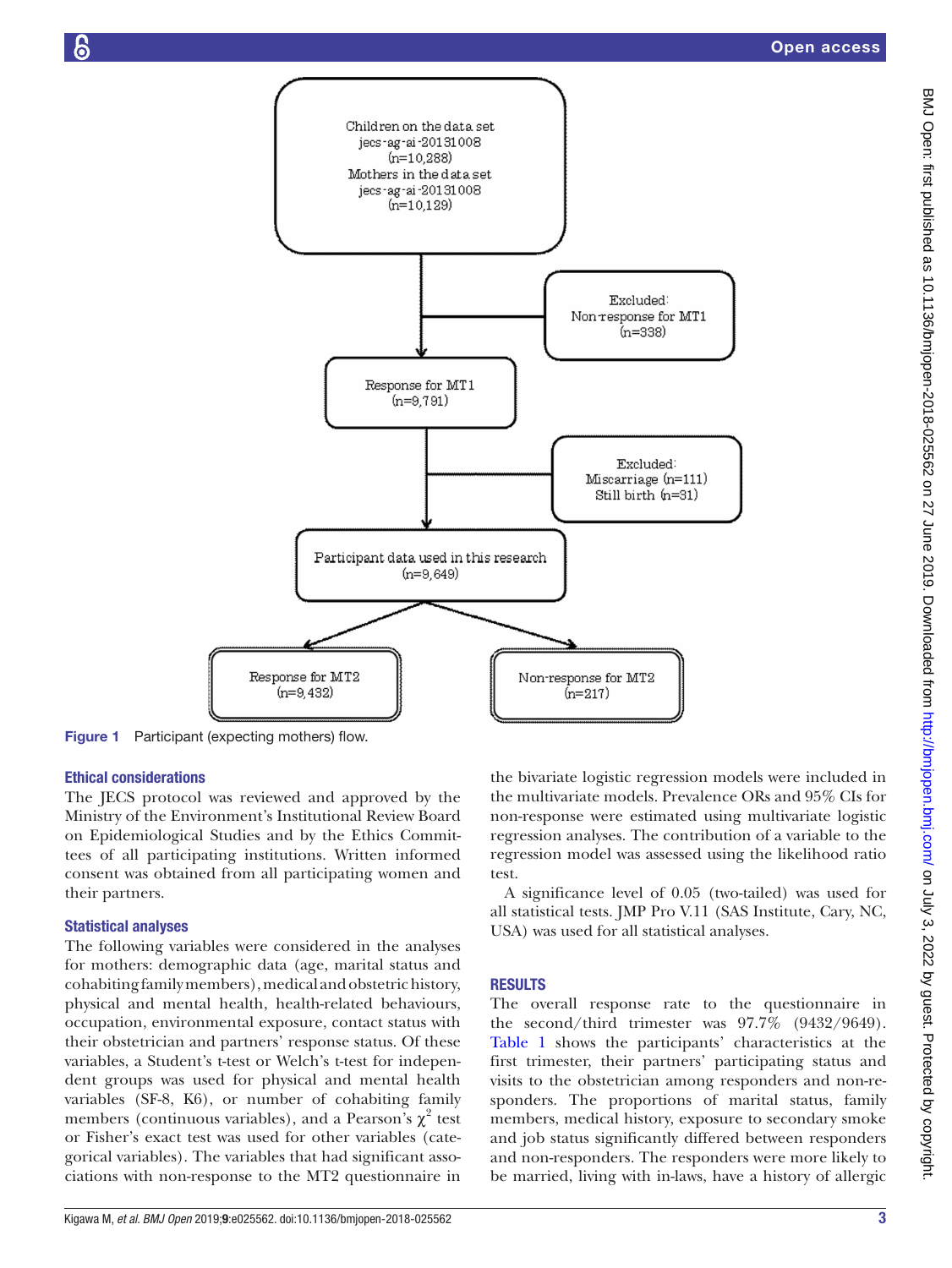BMJ Open: first published as 10.1136/bmjopen-2018-025562 on 27 June 2019. Downloaded from http://bmjopen.bmj.com/ on July 3, 2022 by guest. Protected by copyright. BMJ Open: first published as 10.1136/bmjopen-2018-025562 on 27 June 2019. Downloaded from <http://bmjopen.bmj.com/> on July 3, 2022 by guest. Protected by copyright.

<span id="page-3-0"></span>

| <b>Table 1</b><br>Baseline characteristics of sample |                         |                            |            |
|------------------------------------------------------|-------------------------|----------------------------|------------|
|                                                      | Responder<br>$(n=9432)$ | Non-responder<br>$(n=217)$ |            |
|                                                      | $\%$                    | $\%$                       | p value    |
| Age (years)                                          |                         |                            | 0.205      |
| $<$ 25                                               | 9.1                     | 10.4                       |            |
| $25 - 29$                                            | 27.3                    | 24.2                       |            |
| $30 - 34$                                            | 35.8                    | 42.3                       |            |
| $>=35$                                               | 27.8                    | 23.1                       |            |
| Marital status                                       |                         |                            | 0.024      |
| Married                                              | 95.8                    | 93.9                       |            |
| Unmarried                                            | 3.2                     | 3.3                        |            |
| Divorced/widowed                                     | 1.0                     | 2.8                        |            |
| Family member participants living with               |                         |                            |            |
| None                                                 | 0.7                     | 0.9                        | $0.661*$   |
| Partner                                              | 93.0                    | 91.7                       | 0.471      |
| Children                                             | 55.3                    | 54.8                       | 0.892      |
| Father                                               | 7.6                     | 5.5                        | $0.298*$   |
| Mother                                               | 9.9                     | 8.8                        | $0.646*$   |
| Brother/sister                                       | 4.2                     | 5.9                        | 0.218      |
| Father-in-law                                        | 9.4                     | 5.5                        | $0.045*$   |
| Mother-in-law                                        | 11.6                    | 5.5                        | $0.005*$   |
| Brother/sister-in-law                                | 3.1                     | 0.9                        | $0.071*$   |
| 1st pregnancy                                        | 30.5                    | 31.0                       | $0.940*$   |
| Medical history                                      |                         |                            |            |
| Have allergic rhinitis                               | 35.9                    | 26.7                       | $0.005*$   |
| Have allergic conjunctivitis                         | 10.9                    | 6.4                        | $0.035*$   |
| Smoking habits during early pregnancy                |                         |                            | 0.072      |
| Never smoked                                         | 56.8                    | 50.0                       |            |
| Ex-smokers who quit before pregnancy                 | 24.2                    | 25.2                       |            |
| Ex-smokers who quit after pregnancy                  | 13.5                    | 15.9                       |            |
| Smoker                                               | 5.5                     | 8.9                        |            |
| Exposed to secondary smoke before pregnancy†         |                         |                            | < 0.001    |
| Rarely                                               | 80.2                    | 71.0                       |            |
| Daily                                                | 19.8                    | 29.0                       |            |
| Alcohol consumption during early pregnancy           |                         |                            | $0.006*$   |
| Never drinker                                        | 35.0                    | 40.4                       |            |
| Ex-drinkers                                          | 55.0                    | 55.4                       |            |
| <b>Drinkers</b>                                      | 10.0                    | 4.2                        |            |
| Job site of participants                             |                         |                            | 0.011      |
| Housewife/unemployed                                 | 42.2                    | 52.2                       |            |
| Work from home                                       | 3.4                     | 3.9                        |            |
| Employed                                             | 54.4                    | 43.9                       |            |
| Relationship with others                             |                         |                            |            |
| Visits obstetrician‡                                 | 97.8                    | 54.3                       | $< 0.001*$ |
| Positive participation of partners§                  | 60.4                    | 23.9                       | $< 0.001*$ |
|                                                      | Mean, SE                | Mean, SE                   | p value    |
| No. of household member                              | 3.3, 0.01               | 3.1, 0.09                  | 0.094      |
| Health-related quality of life (SF-8)                |                         |                            |            |

Continued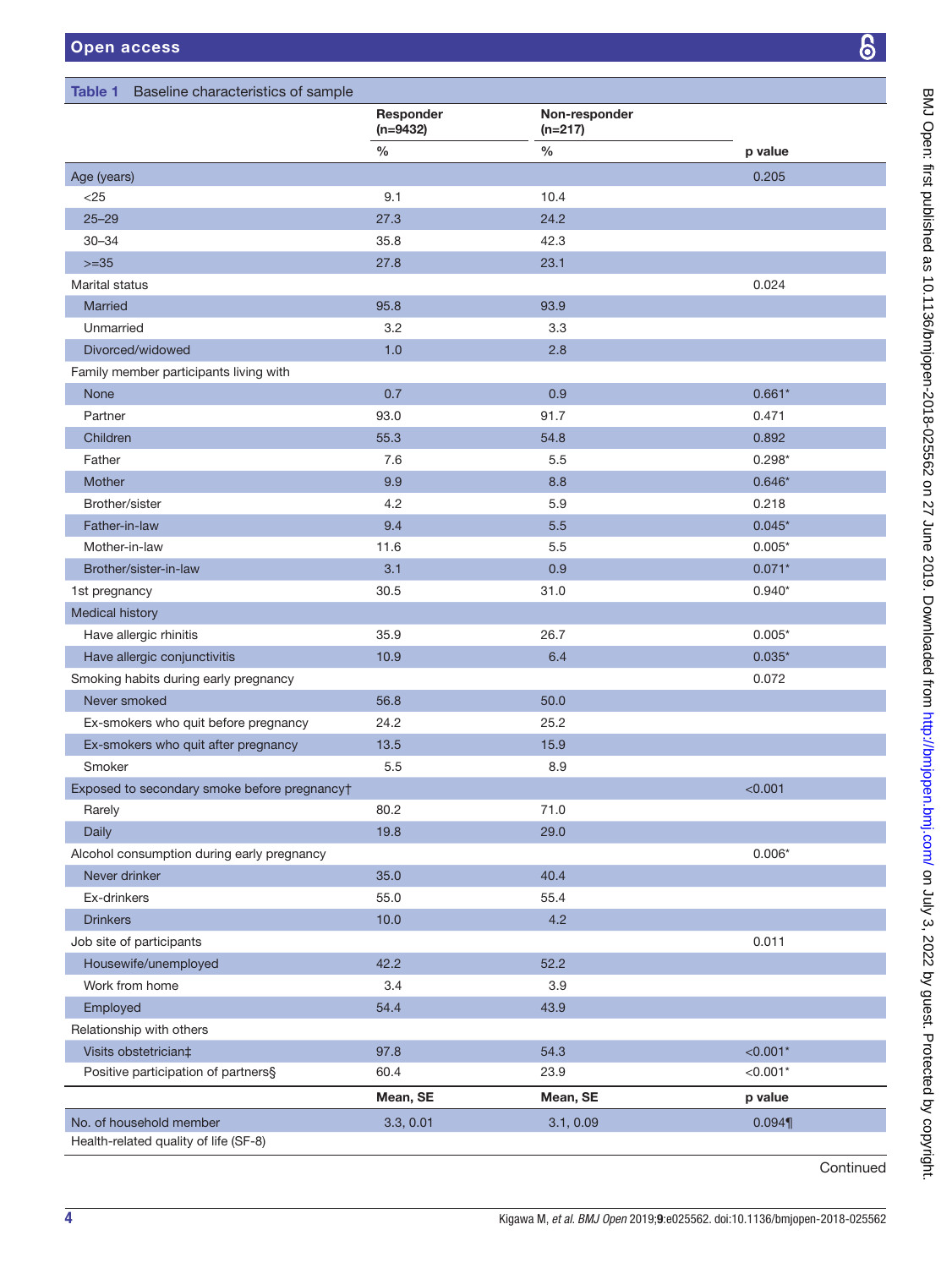# Mean, SE **Mean, SE p** value General health **46.9, 0.1** 46.9, 0.1 46.7, 0.5 0.772 Physical functioning  $46.6, 0.1$   $45.5, 0.5$  0.027 Role physical 43.7, 0.1 43.5, 0.6 0.756 Body pain 60.025 **50.0, 0.1** 50.0, 0.1 48.7, 0.6 6 10.025 10.025 Vitality 47.5, 0.1 47.2, 0.5 0.452 Social functioning **14.2, 0.1** 43.4, 0.6 **0.203** 43.4, 0.6 Mental health 47.0, 0.1 46.2, 0.5 0.062 Role emotional **47.2, 0.1** 47.2, 0.1 46.5, 0.5 **0.198** 0.198 Physical component summary  $45.5, 0.1$   $44.8, 0.5$  0.203 Mental component summary 16.3, 0.1 45.6, 0.5 45.6, 0.5 6.164 Self-administered mental health (K6) 9.6, 0.0 10.1, 0.3 0.097¶ Table 1 Continued

\*Fisher's exact test.

†'Daily' defined as subjects exposed at least once a week.

‡Participants who collected the transcription sheet defined as multiple visits with obstetrician.

§Positive participation of partner was those who answered the questionnaire.

¶Welch's t-test.

rhinitis or allergic conjunctivitis, have better physical functioning, have a high response rate from their partner and make more visits to the obstetrician. Additionally, responders were less likely to have a history of migraines or polycystic ovary syndrome than were non-responders. Non-responders were more likely to have been exposed to secondary smoke than were responders. Participants who were employed were more likely to respond than were their counterparts. The SF-8 physical functioning and body pain scales were significantly higher for responders than for non-responders.

Two variables showed significant associations—living with one's mother-in-law and having allergic rhinitis with non-response according to the bivariate logistic regression model. [Tables](#page-5-0) 2A,B shows the ORs for non-response according to the various demographic and clinical characteristics, partners' participation status and visiting obstetricians in the multivariate logistic regression analyses. Model 1 included the variables that had significant associations with non-response of MT2.

The odds of non-response were lower in participants who had a medical history of allergies, which is one of the priority outcomes of the  $\text{JECS}^1$  $\text{JECS}^1$ ; had a positive QOL; were living with their mother-in-law; had partners who actively participated and had maintained contact with obstetricians. However, the odds of non-response were higher in participants who had been exposed to secondary smoke. Marital status, job site and the SF-8 physical functioning scale did not match the model, and thus were excluded.

Model 2 excluded variables that did not show significance in model 1. The odds of non-response were higher in participants who had been exposed to secondary smoke; however, the odds were lower in participants who lived with their mother-in-law, had a history of allergic rhinitis, had a positive QOL regarding body pain, had partners who participated and visited the obstetrician.

# **DISCUSSION**

Using data collected during pregnancy, we evaluated non-response bias in approximately 10000 pregnant women who participated in the JECS. Many factors were independently associated with response to the follow-up questionnaire. The characteristics associated with a greater probability of response included being married, living with one's mother-in-law and where the participants worked. Having a medical history of allergic rhinitis or allergic conjunctivitis resulted in a higher probability of response. The number of partners with positive participation in the JECS and multiple visits to the obstetrician were significantly lower in non-responders than in responders.

The ORs for non-response were correlated with demographic and clinical characteristics, partners' participation status and visiting the obstetrician in the multivariate logistic regression analysis. Specifically, the odds of non-response were lower in participants who had a medical history of allergies, which is one of the priority outcomes of the JECS; who had a positive QOL; who were living with their mother-in-law; whose partners participated and who maintained contact with obstetricians. The odds of non-response were higher in participants who had been exposed to secondary smoke. Baron and colleagues reported that passive smoking showed disparity across educational levels.[16](#page-7-11) We could not consider the effects of education; however, the relationship between non-response and exposure to secondary smoke might be affected by participants' education.

One of the objectives of the JECS was to assess environmental factors that affect children's health (eg, allergic diseases). The prevalence of allergic rhinitis in the Japanese population was  $44.2\%$  in 2006–2007<sup>17</sup> and that of allergic conjunctivitis disease was  $14.8\%$  in 1993.<sup>18</sup> Both were higher than those reported in the current study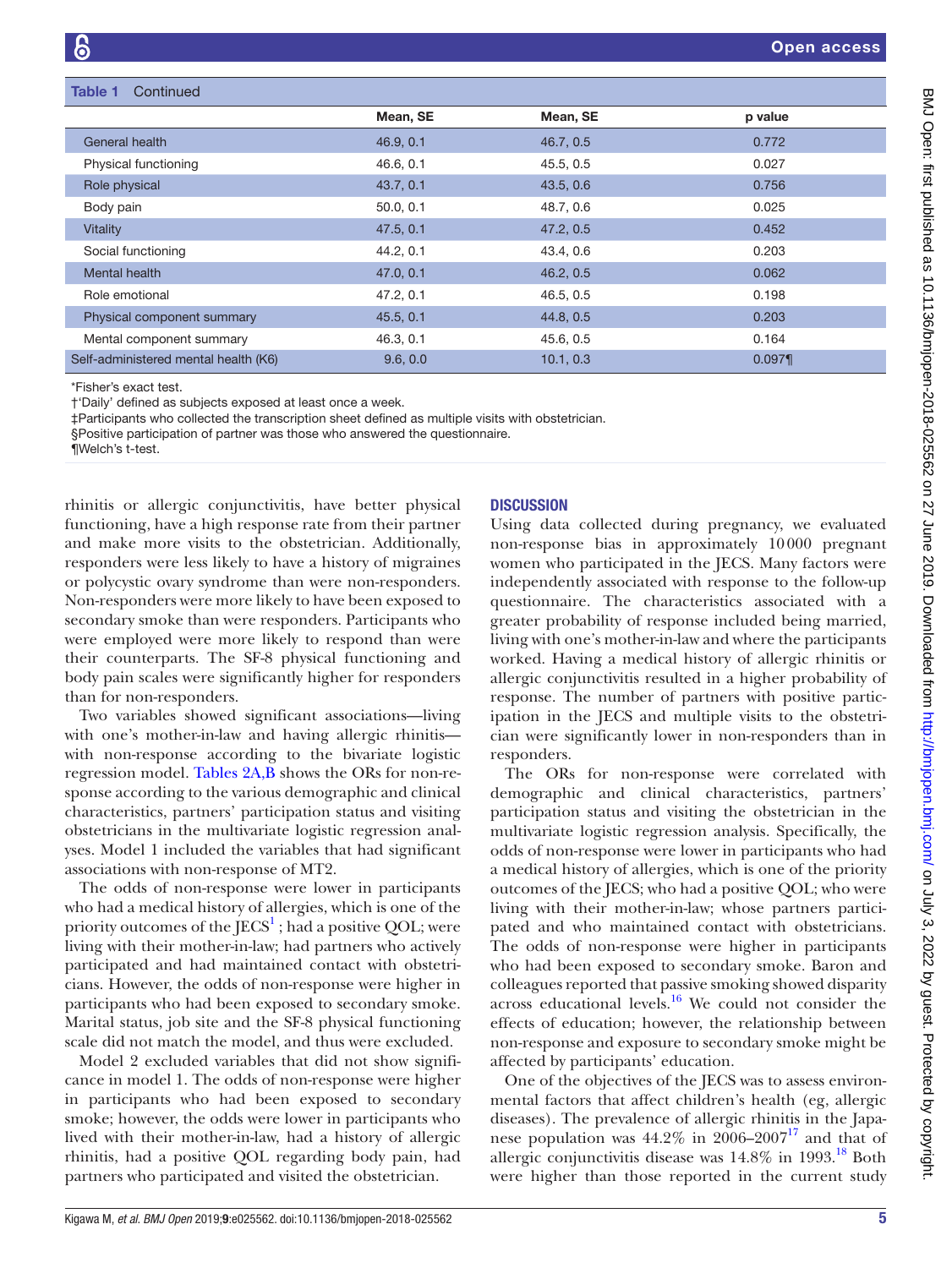<span id="page-5-0"></span>

| Multivariate logistic regression predicting the likelihood of survey non-response: model 1<br>Table 2A |                     |         |  |  |
|--------------------------------------------------------------------------------------------------------|---------------------|---------|--|--|
| Variable                                                                                               | OR (95% CI)         | p value |  |  |
| <b>Marital status</b>                                                                                  |                     |         |  |  |
| Married                                                                                                | Reference           |         |  |  |
| <b>Unmarried</b>                                                                                       | 0.64 (0.23 to 1.48) | 0.324   |  |  |
| Divorced/widowed                                                                                       | 1.22 (0.28 to 3.52) | 0.750   |  |  |
| Living with mother-in-law (yes/no)                                                                     | 0.50 (0.25 to 0.90) | 0.020   |  |  |
| Job site of participants                                                                               |                     |         |  |  |
| Housewife or unemployed                                                                                | Reference           |         |  |  |
| Work from home                                                                                         | 1.58 (0.67 to 3.26) | 0.173   |  |  |
| Employed                                                                                               | 0.86 (0.62 to 1.19) | 0.107   |  |  |
| Medical history of allergic rhinitis (yes/no)                                                          | 0.62 (0.43 to 0.88) | 0.007   |  |  |
| Health-related quality of life (physical functioning)                                                  | 0.98 (0.96 to 1.00) | 0.135   |  |  |
| Health-related quality of life (body pain)                                                             | 0.97 (0.95 to 0.98) | 0.002   |  |  |
| Exposed to secondary smoke during early pregnancy (daily/rarely)                                       | 1.48 (1.03 to 2.11) | 0.034   |  |  |
| Alcohol consumption                                                                                    |                     |         |  |  |
| Drinker during early Pregnancy/never drunk                                                             | 0.34 (0.14 to 0.71) | 0.002   |  |  |
| Drinker during early pregnancy/ex-drinkers                                                             | 0.45 (0.19 to 0.92) | 0.027   |  |  |
| Relationship with others                                                                               |                     |         |  |  |
| Visits to obstetrician (yes/no)                                                                        | 0.02 (0.02 to 0.04) | < 0.001 |  |  |
| Positive participation of partners (yes/no)                                                            | 0.26 (0.18 to 0.36) | < 0.001 |  |  |

For this model, data of 9298 people were used.

AICc, 1427.9, LOF: p=1.000.

AIC, Akaike's Information Criteria; LOF, Lack Of Fit.

(35.9% and 10.9%, respectively). Macera and colleagues reported that responders were individuals who had family members with certain chronic conditions in their health-related survey.<sup>19</sup> Leadbetter and colleagues examined the perceived risk of cancer by comparing early and late responders. They reported that the salience of the survey topic was associated with a prompt response. $20 \text{ In}$  $20 \text{ In}$ this survey, participants with interest in children's allergic diseases were more likely to respond; however, daily exposure to secondary smoke made non-responses more likely.

In health-related surveys, participants with risky health behaviours are more likely to be non-respondents than are those who exhibit healthier behaviour.<sup>2</sup>

Etter and colleagues reported that respondents had better general health than did non-respondents.<sup>22</sup> Martikainen and colleagues evaluated non-response bias in analyses of social class inequalities in health. $^{23}$  They found that female non-respondents had an approximately 20%–30% higher sickness absence rate per 100 person-years than did respondents. Our results from the

| Multivariate logistic regression predicting the likelihood of survey non-response: model 2<br>Table 2B |                       |         |  |  |
|--------------------------------------------------------------------------------------------------------|-----------------------|---------|--|--|
| <b>Variable</b>                                                                                        | OR (95% CI)           | p value |  |  |
| Living with mother-in-law (yes/no)                                                                     | $0.47$ (0.24 to 0.85) | 0.011   |  |  |
| Having history of allergic rhinitis (yes/no)                                                           | $0.68$ (0.48 to 0.95) | 0.024   |  |  |
| Health-related quality of life (body pain)                                                             | $0.96$ (0.95 to 0.98) | < 0.001 |  |  |
| Exposed to secondary smoke (daily/rarely)                                                              | 1.59 (1.12 to 2.23)   | 0.009   |  |  |
| Alcohol consumption (drinker/never drinker)                                                            | $0.36$ (0.16 to 0.72) | 0.002   |  |  |
| Alcohol consumption (drinker/ex-drinker)                                                               | $0.47$ (0.21 to 0.92) | 0.026   |  |  |
| Visits obstetrician (yes/no)                                                                           | $0.02$ (0.02 to 0.03) | < 0.001 |  |  |
| Positive participation of participants' partners (yes/no)                                              | $0.25$ (0.17 to 0.35) | < 0.001 |  |  |

For this analysis, data of 9634 people were used.

AICc, 1507.8, LOF: p=1.000.

AIC, Akaike's Information Criteria; LOF, Lack Of Fit.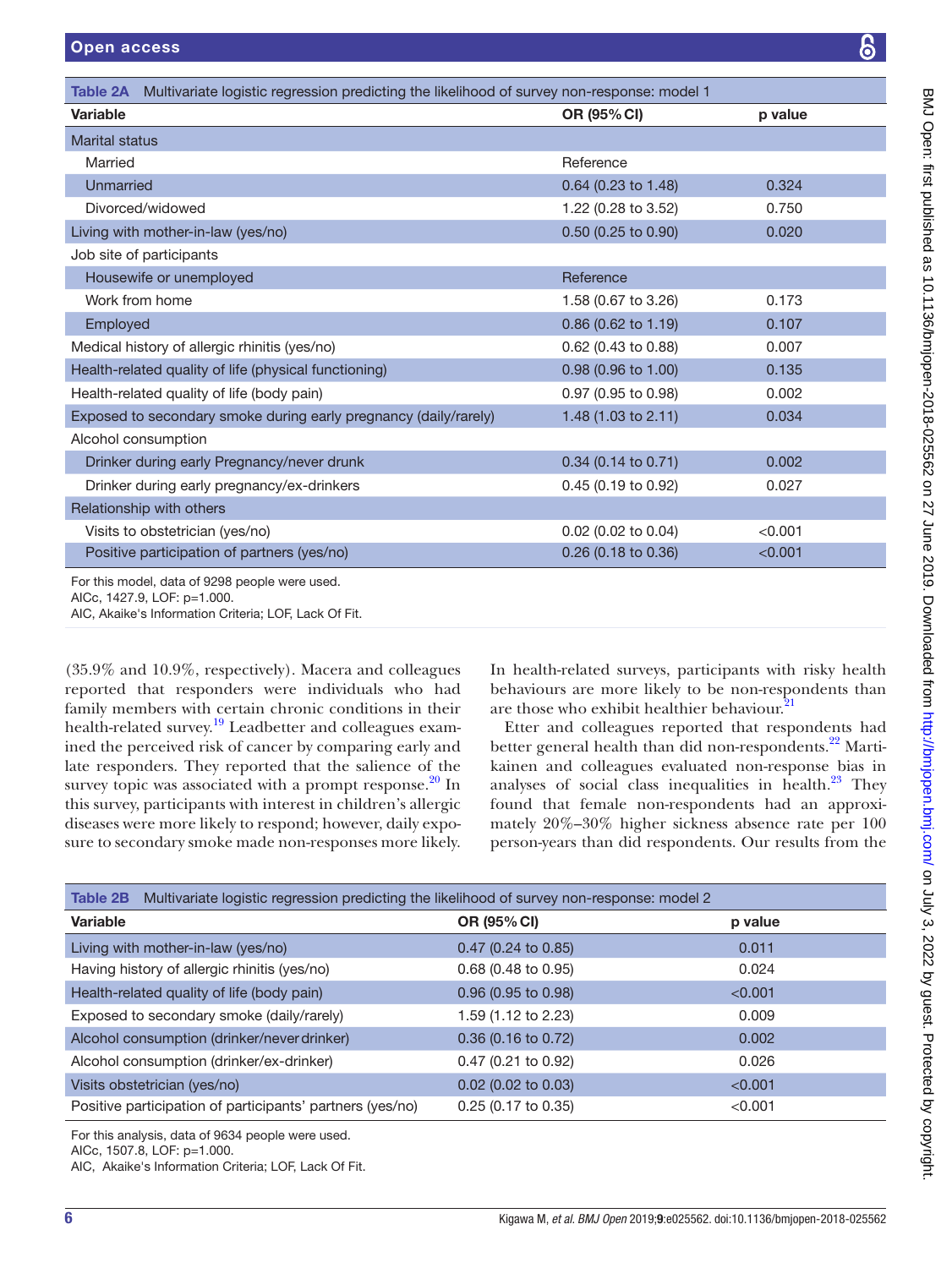body pain scale showed that respondents were healthier than were non-respondents, which is consistent with these previous results. The response rate was higher among participants who lived with their mother-in-law, those who had partners who positively participated and those who maintained contact with an obstetrician. Alessi and colleagues suggested that general practitioners' understanding of the study could influence the attitude of their patients. $24$  Our results indicate that the same is true for people close to the participants. Hatta and colleagues reported that parents-in-law were perceived as the least cohesive persons among close family members in Japan[.25](#page-7-20) Another study of postpartum depression in China reported that the underlying cultural setting of the daughter-in-law/mother-in-law relationship contributed to depression among daughters-in-law.[26](#page-7-21) In our survey, the presence of a mother-in-law may have acted as a stressor to motivate the participants to return the questionnaires.

Furthermore, we collected participants' job status and categorised it into three modes: homemakers or unemployed, worked from home and employed. The response rate depended on participants' job, with a higher response rate being found among participants working from home than among those whose job location was outside of their home. In the Survey on Time Use and Leisure Activities in  $2011<sup>27</sup>$  women who worked from home (family workers) spent more time on housework and less time on self-education/training and hobbies/amusement than did those who were employed outside of their home. Associations with response to the questionnaire were also observed for job location and time spent answering the questionnaire; however, these relationships were weak.

Michikawa and colleagues reported that there was no difference in the distribution of maternal age at delivery between the JECS participants and the general population, further revealing that characteristics of selected infants in the JECS population (singleton birth, gestational age at birth, gender, birth weight) were similar to those of national survey data from the general population in Japan.<sup>2</sup> The association between non-response and the relative factors found in this study was observed in Japanese pregnant women.

The limitations of this study are as follows: (1) a lack of information on education level and participants' socioeconomic status, (2) a lack of information on the survey mode and (3) a lack of information on partners' registration status. However, we know that socioeconomic status and education level are related to response status. $6^{28-30}$ In the JECS study, however, the socioeconomic and education status data were collected with the MT2 questionnaire, which was used to examine the non-response factor. Thus, we could not examine these factors. In particular, it seems that the investigators' interpretation of 'secondary smoke' was inconsistent with their results regarding alcohol consumption or health-related variables. These variables were related to socioeconomic and education status. In addition, several researchers have reported that response status differs according to survey

mode. $31-34$  In this study, we collected questionnaires by hand or by mail. Because we were unable to collect data on the mode used, we did not evaluate the effect of these distinct modes. We were also unable to collect information regarding the extent of partners' participation—any response was considered positive. Finally, we could not confirm participants' medical or obstetric history using clinical data. Relying solely on data collected by self-administered questionnaires introduces the risk of response bias.

# **CONCLUSIONS**

In conclusion, this study showed that obtaining understanding of the research objectives from people who are close to the participants was associated with a higher odds of response. To reduce the non-response rate in future follow-up surveys, additional efforts should be made to maintain contact and encourage participation among individuals who display relevant characteristics of potential non-responders. Because the data collected from pregnant women participating in JECS were used in this study, it means the participants may have been influenced by the Japanese culture and/or their socioeconomic situation. It is necessary to consider the results obtained from other participants from different cultures or nationalities.

#### Author affiliations

<sup>1</sup> Kanagawa University of Human Services, Yokosuka, Japan

<sup>2</sup>Department of Public Health, Faculty of Medicine, Graduate School of Medicine and Pharmaceutical Science for Education, University of Toyama, Toyama, Japan 3 University of Toyama, Toyama Regional Center for JECS, Toyama, Japan 4 Kanazawa University Health Service Center, Kanazawa, Japan

5 Department of Obstetrics and Gynecology, Faculty of Medicine, Graduate School of Medicine and Pharmaceutical Science for Education, University of Toyama, Toyama, Japan

<sup>6</sup>Department of Pediatrics, Faculty of Medicine, Graduate School of Medicine and Pharmaceutical Science for Education, University of Toyama, Toyama, Japan <sup>7</sup>Department of Biostatistics and Clinical Epidemiology, Faculty of Medicine, Graduate School of Medicine and Pharmaceutical Science for Education, University of Toyama, Toyama, Japan

Acknowledgements We thank all members of the Japan Environment and Children's Study (JECS), as of 2018.

Collaborators Members of the Japan Environment and Children's Study (JECS), as of 2018 (principal investigator, Toshihiro Kawamoto): Yukihiro Ohya (National Center for Child Health and Development, Tokyo, Japan), Reiko Kishi (Hokkaido Regional Center for JECS, Hokkaido University, Sapporo, Japan), Nobuo Yaegashi (Miyagi Regional Center for JECS, Tohoku University, Sendai, Japan), Koichi Hashimoto (Fukushima Regional Center for JECS, Fukushima Medical University, Fukushima, Japan), Chisato Mori (Chiba Regional Center for JECS, Chiba University, Chiba, Japan), Shuichi Ito (Kanagawa Regional Center for JECS, Yokohama City University, Yokohama, Japan), Zentaro Yamagata (Koshin Regional Center for JECS, University of Yamanashi, Chuo, Japan), Hidekuni Inadera (Toyama Regional Center for JECS, University of Toyama, Toyama, Japan), Michihiro Kamijima (Aichi Regional Center for JECS, Nagoya City University, Nagoya, Japan), Takeo Nakayama (Kyoto Regional Center for JECS, Kyoto University, Kyoto, Japan), Hiroyasu Iso (Osaka Regional Center for JECS, Osaka University, Suita, Japan), Masayuki Shima (Hyogo Regional Center for JECS, Hyogo College of Medicine, Nishinomiya, Japan), Yasuaki Hirooka (Tottori Regional Center for JECS, Tottori University, Yonago, Japan), Narufumi Suganuma (Kochi Regional Center for JECS, Kochi University, Nankoku, Japan), Koichi Kusuhara (Fukuoka Regional Center for JECS, University of Occupational and Environmental Health, Kitakyushu, Japan), and Takahiko Katoh (South Kyushu/ Okinawa Regional Center for JECS, Kumamoto University, Kumamoto, Japan).